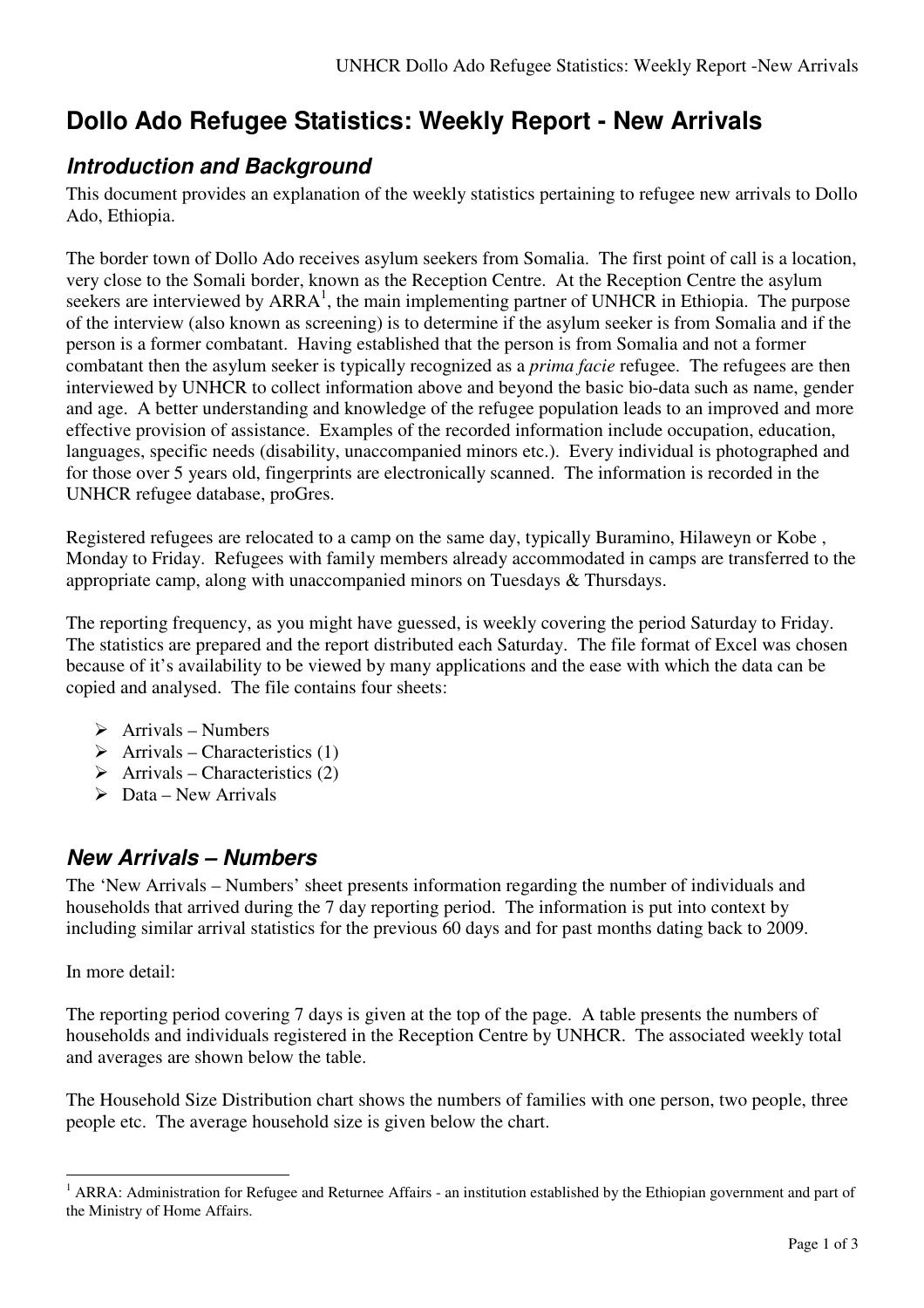The chart 'New Arrivals (Pre-Screened) – Last 60 Days' presents the number of households and individuals arriving at the Reception Centre. Note that these numbers are recorded at the stage before the ARRA screening interview and that the period covers the 60 days leading up to the date the statistics were prepared.

The chart 'New Arrivals Registered by UNHCR Per Month' presents the number of households and individuals registered by UNHCR since February 2009. The peak in July 2011 represents the height of the emergency operation during which time up to 1,600 individuals were arriving at the Reception Centre per day.

On occasion, a person who has previously been registered as a refugee in Dollo Ado will attempt to pass through the Reception Centre registration process for a second time. These people are identified at the stage when fingerprints are scanned; every fingerprint scanned is immediately compared to all previously recorded fingerprints. In the event that a match is found the system alerts the registration staff and displays the person's household information. The individual and household members are re-interviewed to determine the reason(s) for their return to the registration process and to capture the details of the current family composition. The number of individuals and affected households for these duplicate registration cases are reported at the bottom of the sheet. (On the subject of fingerprints, there is an animal that also has fingerprints which are almost indistinguishable from those of humans. Guess the name of the animal, then find the answer in this footnote<sup>2</sup>.)

## **New Arrivals – Characteristics (1)**

The 'New Arrivals – Numbers' sheet presents information regarding the age, gender, region of origin, reason for flight and specific needs.

The standard breakdown by age and gender is presented in the table at the top of the sheet. The number of women and children (17 years and younger) is given as a percentage of the total new arrivals.

Two bar charts present the regions and districts of origin. The top six most common regions are given and, for the most common region, the top six districts within that region are shown.

A table presents the most common reasons for flight. The information is gathered during the UNHCR registration interview and there are the following categories:

| Reason for   | Explanation                                                                           |
|--------------|---------------------------------------------------------------------------------------|
| Flight       |                                                                                       |
| Conflict     | Fighting was the direct cause for the family to leave Somalia.                        |
| Famine       | The lack of food or water (drought) forced the family to leave.                       |
| Conflict and | A combination of conflict and famine/drought was the reason for leaving Somalia. This |
| Famine       | could include a family being cut off from food/water sources due to conflict.         |
| Other        | Any other reason if the explanation did not match those given above.                  |

Finally, a bar chart presents the different clans from which the new arrivals come.

<sup>&</sup>lt;sup>2</sup> The koala.